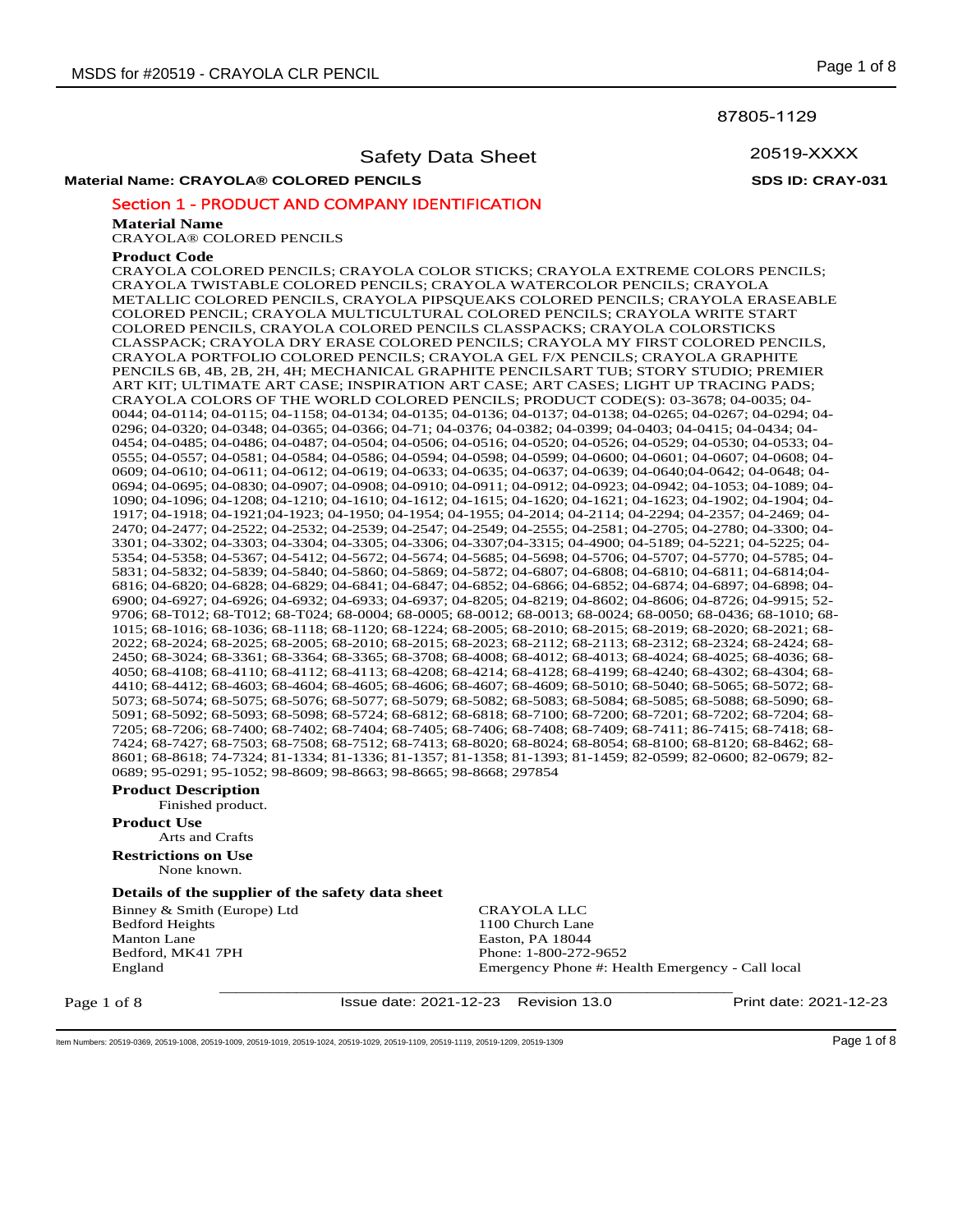## **Material Name: CRAYOLA® COLORED PENCILS SDS ID: CRAY-031 SDS ID: CRAY-031**

Phone: +44 (0)1234 363014 E-mail: support@crayola.com POISON CONTROL E-mail: support@crayola.com

# Section 2 - HAZARDS IDENTIFICATION

**Classification in accordance with paragraph (d) of 29 CFR 1910.1200.** 

None needed according to classification criteria.

## **GHS Label Elements**

**Symbol(s)** 

None needed according to classification criteria.

## **Signal Word**

None needed according to classification criteria

## **Hazard Statement(s)**

None needed according to classification criteria.

## **Precautionary Statement(s)**

## **Prevention**

None needed according to classification criteria.

#### **Response**

None needed according to classification criteria.

#### **Storage**

None needed according to classification criteria.

## **Disposal**

Dispose of contents/container in accordance with local/regional/national/international regulations.

## Section 3 - COMPOSITION / INFORMATION ON INGREDIENTS

| <b>CAS</b>    | <b>Component Name</b>                                                                                                                                                                                                    | Percent  |
|---------------|--------------------------------------------------------------------------------------------------------------------------------------------------------------------------------------------------------------------------|----------|
| Not available | Product has been certified as nontoxic by the Art $\&$<br>Creative Materials Institute, Inc. and conforms to ASM<br>D 4236 standard practice for labeling art materials for<br>acute and chronic adverse health hazards. | $60-100$ |

#### **Component Related Regulatory Information**

The chemical identity and/or percentage of composition is being withheld as a trade secret.

## Section 4 - FIRST AID MEASURES

## **Inhalation**

It is unlikely that emergency treatment will be required. Remove from exposure. Get medical attention, if needed.

#### **Skin**

It is unlikely that emergency treatment will be required. If adverse effects occur, wash with soap or mild detergent and large amounts of water. Get medical attention, if needed.

#### **Eyes**

It is unlikely that emergency treatment will be required. Flush eyes with plenty of water for at least 15 minutes. If eye irritation persists: Get medical advice/attention.

#### **Ingestion**

Call a poison control center or doctor immediately for treatment advice.

| Page 2 of 8 | Issue date: 2021-12-23 Revision 13.0 | Print date: 2021-12-23 |
|-------------|--------------------------------------|------------------------|
|             |                                      |                        |

Item Numbers: 20519-0369, 20519-1008, 20519-1009, 20519-1019, 20519-1024, 20519-1029, 20519-1109, 20519-1119, 20519-1209, 20519-1309 Page 2 of 8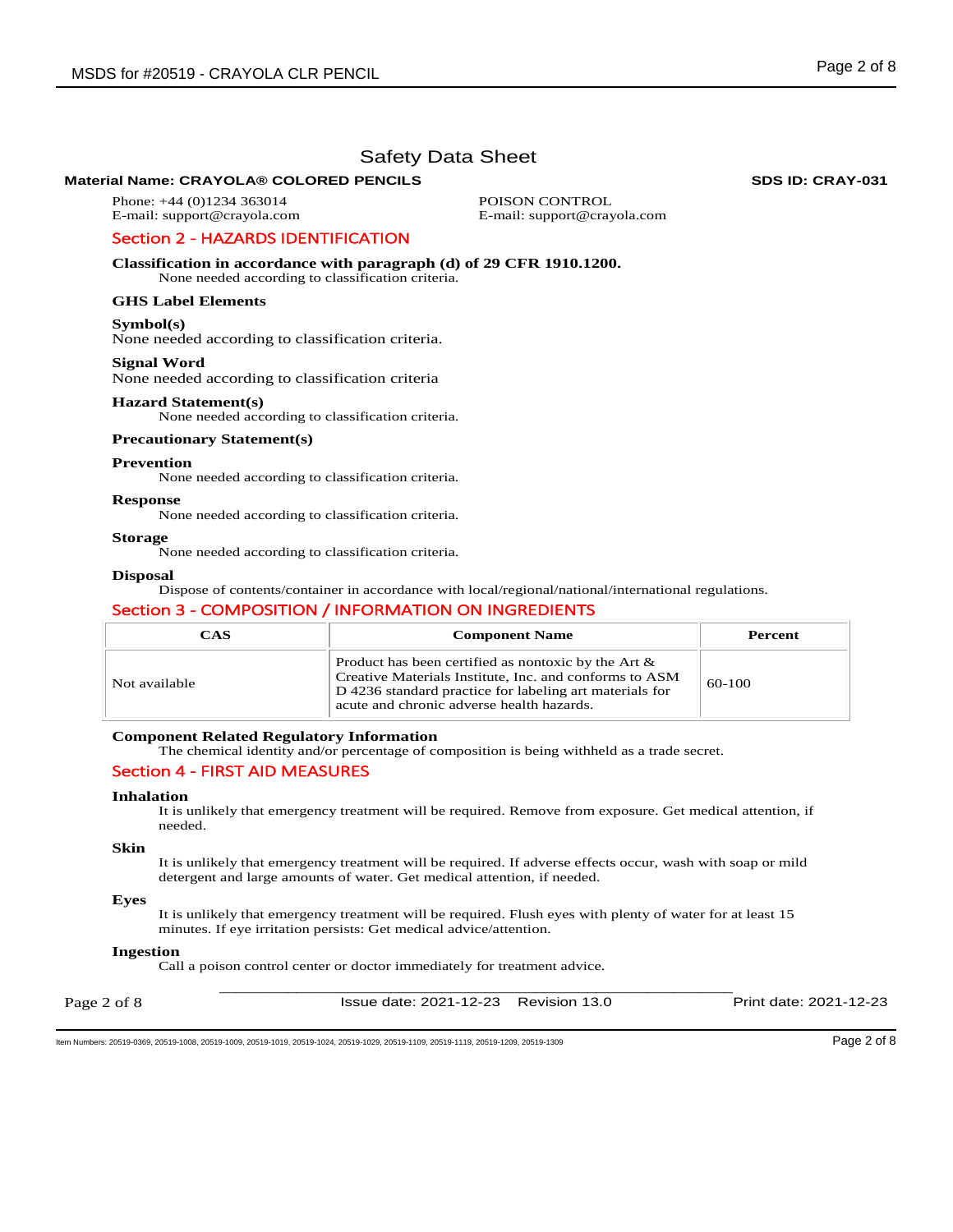## **Material Name: CRAYOLA® COLORED PENCILS SDS ID: CRAY-031 SDS ID: CRAY-031**

**Most Important Symptoms/Effects** 

**Acute** 

No information on significant adverse effects.

#### **Delayed**

No information on significant adverse effects.

**Indication of any immediate medical attention and special treatment needed**  Treat symptomatically and supportively.

## Section 5 - FIRE FIGHTING MEASURES

#### **Extinguishing Media**

## **Suitable Extinguishing Media**

Water carbon dioxide, regular dry chemical, regular foam,

## **Unsuitable Extinguishing Media**

None known.

## **Hazardous Combustion Products**

Oxides of carbon.

**Advice for firefighters**  Slight fire hazard.

#### **Fire Fighting Measures**

Move container from fire area if it can be done without risk. Avoid inhalation of material or combustion byproducts. Stay upwind and keep out of low areas.

## **Special Protective Equipment and Precautions for Firefighters**

Wear protective clothing and equipment suitable for the surrounding fire.

## Section 6 - ACCIDENTAL RELEASE MEASURES

#### **Personal Precautions, Protective Equipment and Emergency Procedures**

#### Wear personal protective clothing and equipment, see Section 8.

## **Methods and Materials for Containment and Cleaning Up**

Stop leak if possible without personal risk. Collect spilled material in appropriate container for disposal.

#### **Environmental Precautions**

Avoid release to the environment.

## Section 7 - HANDLING AND STORAGE

#### **Precautions for Safe Handling**

Wash thoroughly after handling. Use methods to minimize dust.

## **Conditions for Safe Storage, Including any Incompatibilities**

None needed according to classification criteria. Store and handle in accordance with all current regulations and standards. See original container for storage recommendations. Keep separated from incompatible substances.

#### **Incompatible Materials**

oxidizing materials

## Section 8 - EXPOSURE CONTROLS / PERSONAL PROTECTION

## **Component Exposure Limits**

The following constituents are the only constituents of the product which have a PEL, TLV or other recommended exposure limit. At this time, the other constituents have no known exposure limits.

Page 3 of 8

\_\_\_\_\_\_\_\_\_\_\_\_\_\_\_\_\_\_\_\_\_\_\_\_\_\_\_\_\_\_\_\_\_\_\_\_\_\_\_\_\_\_\_\_\_\_\_\_\_\_\_\_\_\_\_\_\_\_\_\_ Issue date: 2021-12-23 Revision 13.0 Print date: 2021-12-23

Item Numbers: 20519-0369, 20519-1008, 20519-1009, 20519-1019, 20519-1029, 20519-1029, 20519-1119, 20519-1119, 20519-1209, 20519-1309 Page 3 of 8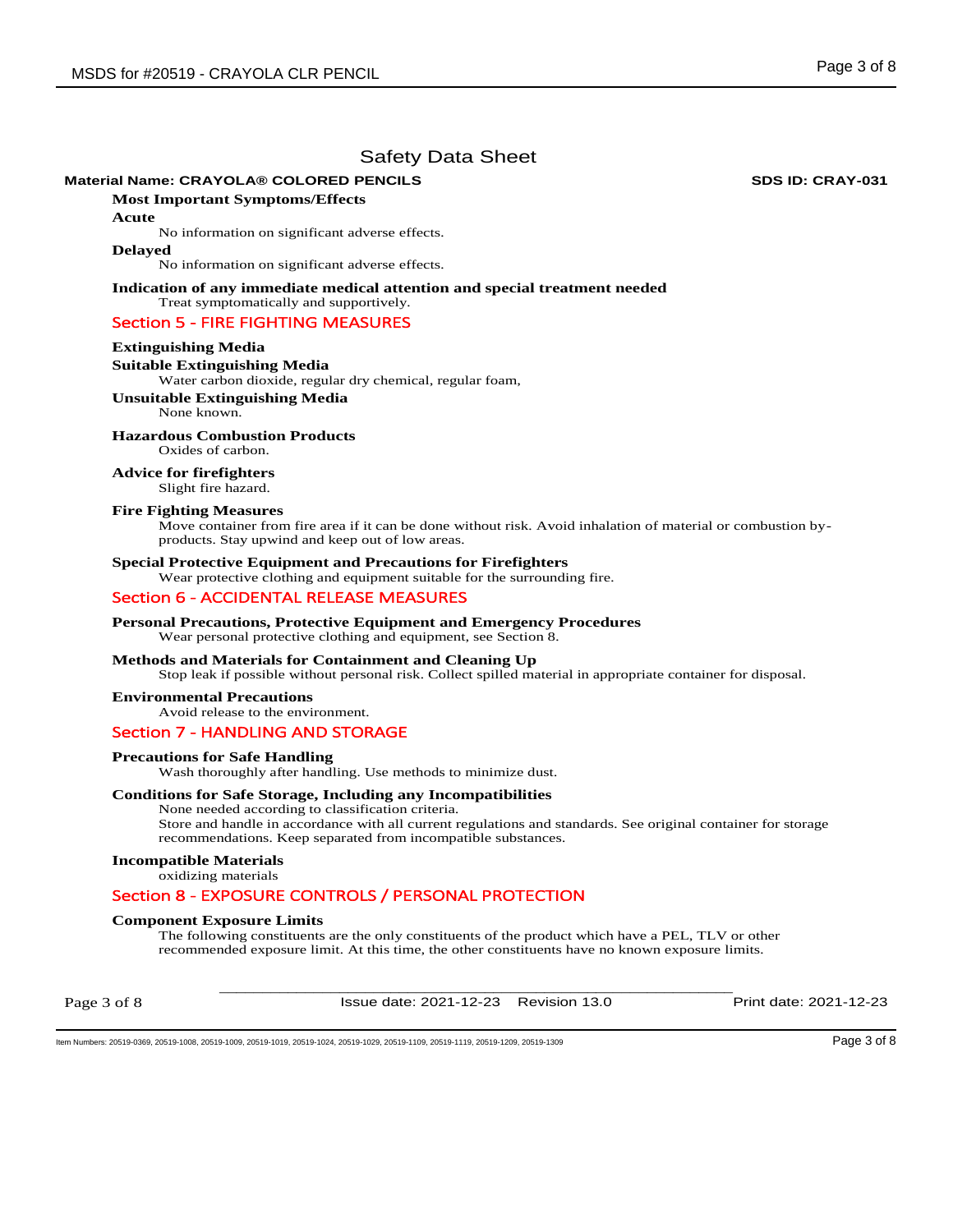## **Material Name: CRAYOLA® COLORED PENCILS SDS ID: CRAY-031**

**ACGIH - Threshold Limit Values - Biological Exposure Indices (BEI)** 

# There are no biological limit values for any of this product's components.

# **Engineering Controls**

Based on available information, additional ventilation is not required.

## **Individual Protection Measures, such as Personal Protective Equipment**

## **Eye/face protection**

Eye protection not required under normal conditions.

## **Skin Protection**

Protective clothing is not required under normal conditions.

## **Respiratory Protection**

No respirator is required under normal conditions of use. Under conditions of frequent use or heavy exposure, respiratory protection may be needed (EN 137).

#### **Glove Recommendations**

Protective gloves are not required under normal conditions.

## Section 9 - PHYSICAL AND CHEMICAL PROPERTIES

| <b>Appearance</b>                         | multiple various colors               | <b>Physical State</b>                             | solid                   |
|-------------------------------------------|---------------------------------------|---------------------------------------------------|-------------------------|
| Odor                                      | Wood odor                             | Color                                             | multiple                |
| <b>Odor Threshold</b>                     | (Mild)                                | pН                                                | Not.<br>available       |
| <b>Melting Point</b>                      | Not available                         | <b>Boiling Point</b>                              | 100 °C                  |
| <b>Boiling Point Range</b>                | Not available                         | <b>Freezing point</b>                             | Not.<br>available       |
| <b>Evaporation Rate</b>                   | Not available                         | Flammability (solid, gas)                         | <b>Not</b><br>available |
| <b>Autoignition</b><br><b>Temperature</b> | Not available                         | <b>Flash Point</b>                                | Not.<br>available       |
| <b>Lower Explosive</b><br>Limit           | Not available                         | <b>Decomposition</b><br>temperature               | Not<br>available        |
| <b>Upper Explosive</b><br>Limit           | Not available                         | <b>Vapor Pressure</b>                             | Not<br>available        |
| <b>Vapor Density</b><br>$(air=1)$         | Not available                         | Specific Gravity (water=1)                        | Not.<br>available       |
| <b>Water Solubility</b>                   | (Insoluble)                           | <b>Partition coefficient: n-</b><br>octanol/water | Not.<br>available       |
| <b>Viscosity</b>                          | Not available                         | <b>Kinematic viscosity</b>                        | Not<br>available        |
| <b>Solubility (Other)</b>                 | Not available                         | <b>Density</b>                                    | $8.8 - 9.3$<br>lbs/gal  |
| <b>Physical Form</b>                      | Solid core in wood or<br>plastic case | <b>Molecular Weight</b>                           | Not.<br>available       |

**Other Information**

No data available.

Page 4 of 8

\_\_\_\_\_\_\_\_\_\_\_\_\_\_\_\_\_\_\_\_\_\_\_\_\_\_\_\_\_\_\_\_\_\_\_\_\_\_\_\_\_\_\_\_\_\_\_\_\_\_\_\_\_\_\_\_\_\_\_\_ Issue date: 2021-12-23 Revision 13.0 Print date: 2021-12-23

Item Numbers: 20519-0369, 20519-1008, 20519-1009, 20519-1019, 20519-1024, 20519-1029, 20519-1109, 20519-1119, 20519-1209, 20519-1309 Page 4 of 8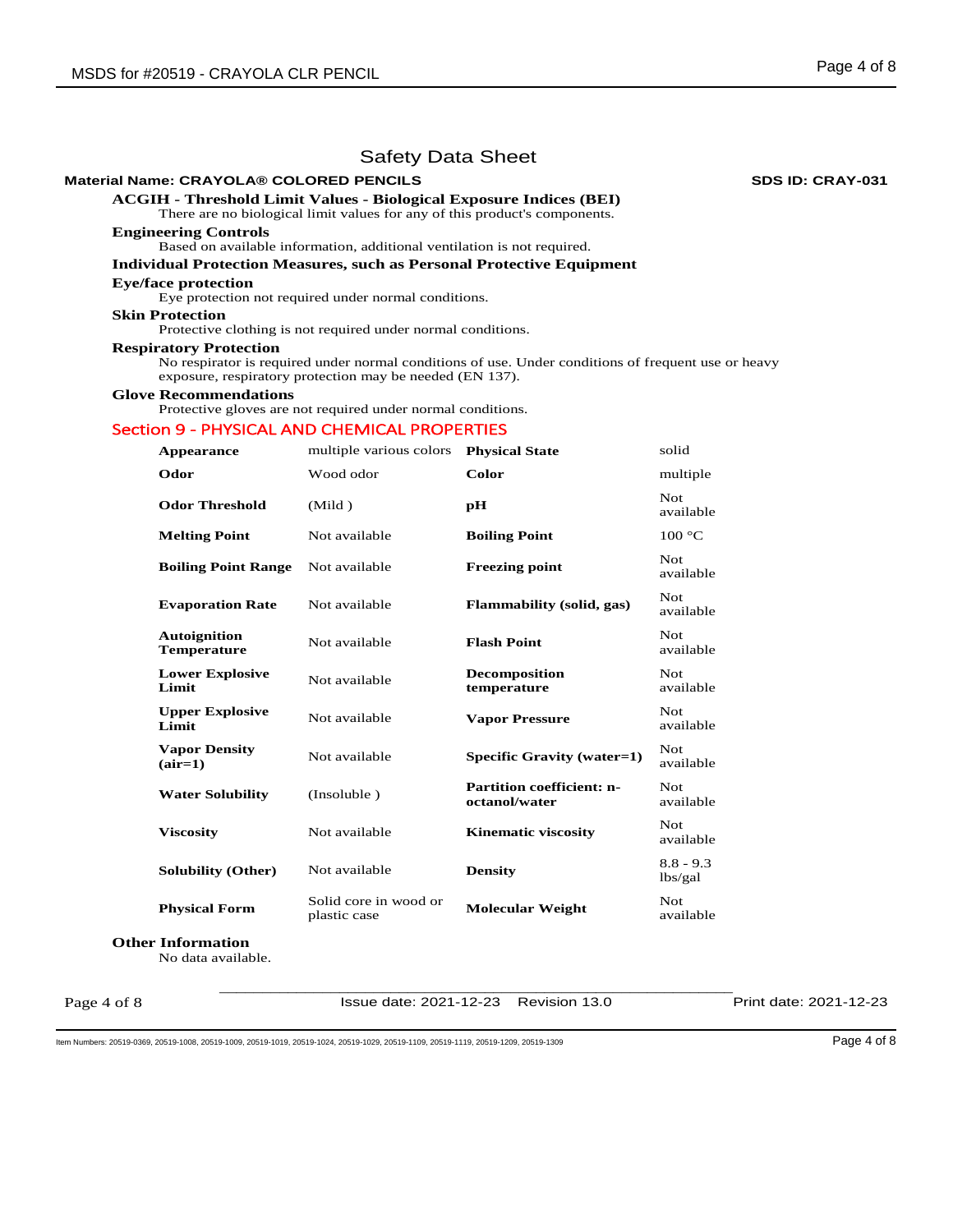# **Material Name: CRAYOLA® COLORED PENCILS SDS ID: CRAY-031 SDS ID: CRAY-031**

## Section 10 - STABILITY AND REACTIVITY

## **Reactivity**

No hazard expected.

## **Chemical Stability**

Stable at normal temperatures and pressure.

#### **Possibility of Hazardous Reactions** Will not polymerize.

**Conditions to Avoid** None reported.

**Incompatible Materials** oxidizing materials

## **Hazardous decomposition products**

Oxides of carbon.

## **Thermal decomposition products**

Oxides of carbon

## Section 11 - TOXICOLOGICAL INFORMATION

## **Information on Likely Routes of Exposure Inhalation**

No information on significant adverse effects.

## **Skin Contact**

No information on significant adverse effects.

## **Eye Contact**

No information on significant adverse effects.

## **Ingestion**

No information on significant adverse effects.

## **Acute and Chronic Toxicity**

## **Component Analysis - LD50/LC50**

The components of this material have been reviewed in various sources and no selected endpoints have been identified.

## **Product Toxicity Data**

#### **Acute Toxicity Estimate**

No data available.

#### **Immediate Effects**

No information on significant adverse effects.

## **Delayed Effects**

No information on significant adverse effects.

## **Irritation/Corrosivity Data**

None

## **Respiratory Sensitization**

No information available for the product.

#### **Dermal Sensitization**

No information available for the product.

Page 5 of 8

\_\_\_\_\_\_\_\_\_\_\_\_\_\_\_\_\_\_\_\_\_\_\_\_\_\_\_\_\_\_\_\_\_\_\_\_\_\_\_\_\_\_\_\_\_\_\_\_\_\_\_\_\_\_\_\_\_\_\_\_ Issue date: 2021-12-23 Revision 13.0 Print date: 2021-12-23

Item Numbers: 20519-0369, 20519-1008, 20519-1009, 20519-1019, 20519-1029, 20519-1029, 20519-1119, 20519-1119, 20519-1209, 20519-1309 Page 5 of 8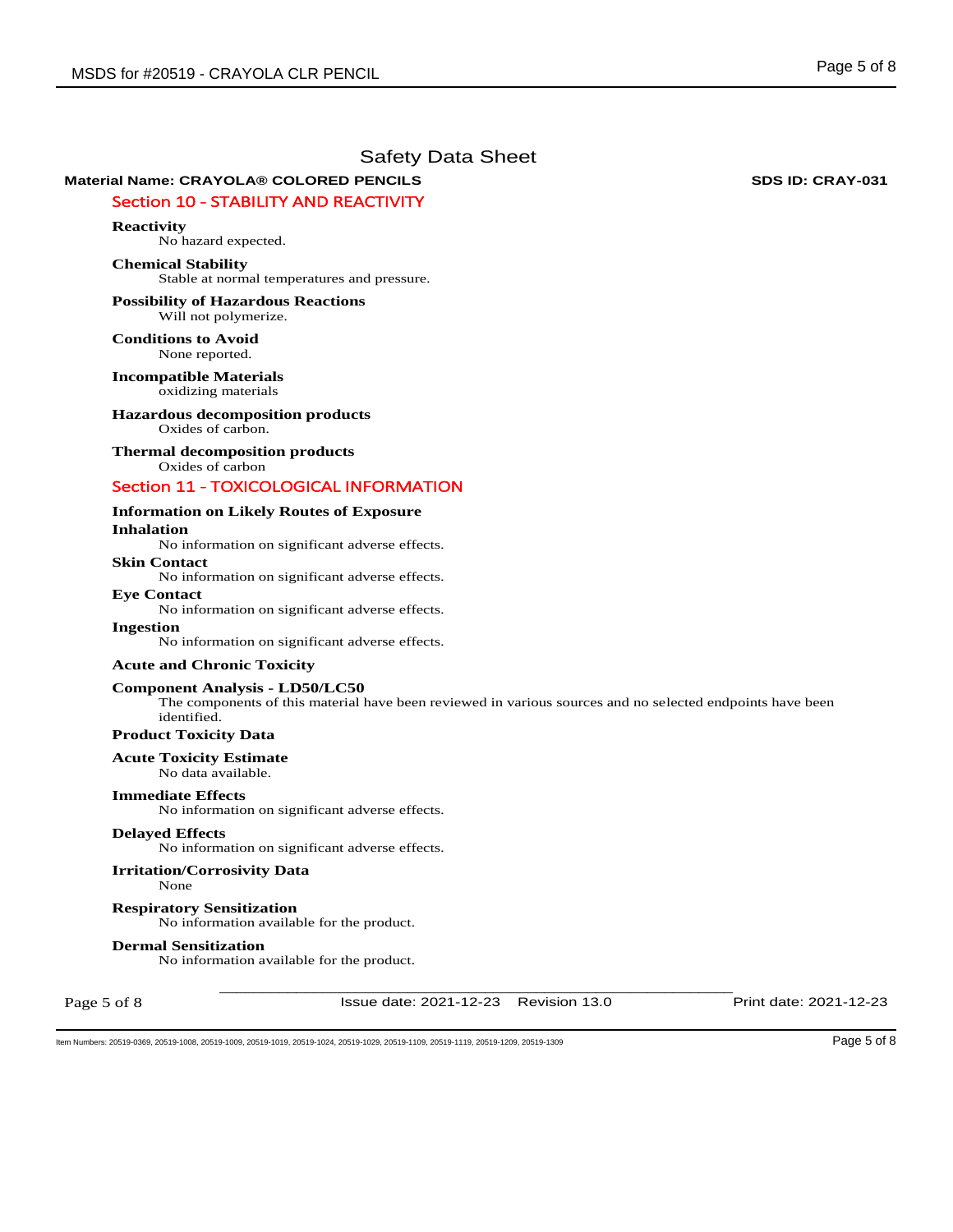## **Material Name: CRAYOLA® COLORED PENCILS SDS ID: CRAY-031 SDS ID: CRAY-031**

**Component Carcinogenicity**  None of this product's components are listed by ACGIH, IARC, NTP, DFG or OSHA.

## **Germ Cell Mutagenicity**

No information available for the product.

**Tumorigenic Data**  No data available

# **Reproductive Toxicity**

No information available for the product.

#### **Specific Target Organ Toxicity - Single Exposure**  No target organs identified.

**Specific Target Organ Toxicity - Repeated Exposure** 

No target organs identified.

#### **Aspiration hazard**  No data available.

**Medical Conditions Aggravated by Exposure** No data available.

# Section 12 - ECOLOGICAL INFORMATION

**Ecotoxicity** 

No information available for the product.

**Component Analysis - Aquatic Toxicity**  No LOLI ecotoxicity data are available for this product's components.

**Persistence and Degradability**  No information available for the product.

## **Bioaccumulative Potential**

No information available for the product.

## **Mobility**

No information available for the product.

**Other Toxicity** No data available.

## Section 13 - DISPOSAL CONSIDERATIONS

## **Disposal Methods**

Dispose of contents/container in accordance with local/regional/national/international regulation.

## **Component Waste Numbers**

The U.S. EPA has not published waste numbers for this product's components.

## Section 14 - TRANSPORT INFORMATION

**US DOT Information: UN/NA #:** Not regulated

**IATA Information: UN#:** Not regulated

**ICAO Information: UN#:** Not regulated

Page 6 of 8

Issue date: 2021-12-23 Revision 13.0 Print date: 2021-12-23

\_\_\_\_\_\_\_\_\_\_\_\_\_\_\_\_\_\_\_\_\_\_\_\_\_\_\_\_\_\_\_\_\_\_\_\_\_\_\_\_\_\_\_\_\_\_\_\_\_\_\_\_\_\_\_\_\_\_\_\_

Item Numbers: 20519-0369, 20519-1008, 20519-1009, 20519-1019, 20519-1029, 20519-1029, 20519-1119, 20519-1119, 20519-1209, 20519-1309 Page 6 of 8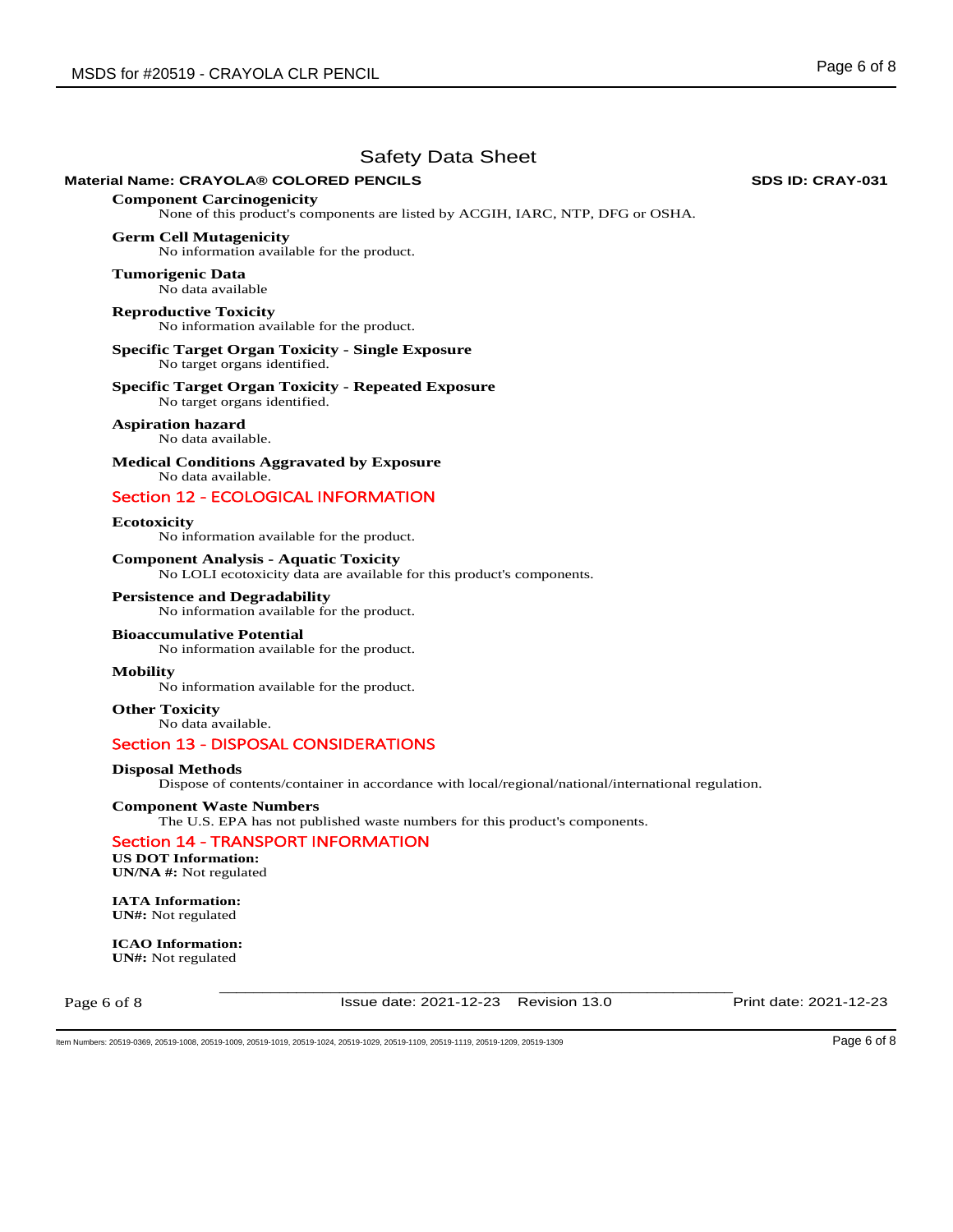## **Material Name: CRAYOLA® COLORED PENCILS SDS ID: CRAY-031 SDS ID: CRAY-031**

# **IMDG Information:**

**UN#:** Not regulated

## **International Bulk Chemical Code**

This material does not contain any chemicals required by the IBC Code to be identified as dangerous chemicals in bulk.

## Section 15 - REGULATORY INFORMATION

#### **U.S. Federal Regulations**

None of this product's components are listed under SARA Sections 302/304 (40 CFR 355 Appendix A), SARA Section 313 (40 CFR 372.65), CERCLA (40 CFR 302.4), TSCA 12(b), or require an OSHA process safety plan.

#### **SARA Section 311/312 (40 CFR 370 Subparts B and C) reporting categories**

No hazard categories applicable.

#### **U.S. State Regulations**

None of this product's components are listed on the state lists from CA, MA, MN, NJ or PA.

## **California Safe Drinking Water and Toxic Enforcement Act (Proposition 65)**  Not listed under California Proposition 65.

#### **Component Analysis - Inventory**

#### **U.S. Inventory (TSCA)**

All of the components of this product are listed on the TSCA Inventory. All components of this product are listed on the DSL.

# Section 16 - OTHER INFORMATION

## **NFPA Ratings**

Health: 0 Fire: 0 Instability: 0

Hazard Scale:  $0 =$  Minimal  $1 =$  Slight  $2 =$  Moderate  $3 =$  Serious  $4 =$  Severe

#### **Summary of Changes**

10/13/2021 - Update to Section(s) 1.

#### **Key / Legend**

ACGIH - American Conference of Governmental Industrial Hygienists; ADR - European Road Transport; AU - Australia; BOD - Biochemical Oxygen Demand; C - Celsius; CA - Canada; CA/MA/MN/NJ/PA - California/Massachusetts/Minnesota/New Jersey/Pennsylvania\*; CAS - Chemical Abstracts Service; CERCLA - Comprehensive Environmental Response, Compensation, and Liability Act; CFR - Code of Federal Regulations (US); CLP - Classification, Labelling, and Packaging; CN - China; CPR - Controlled Products Regulations; DFG - Deutsche Forschungsgemeinschaft; DOT - Department of Transportation; DSD - Dangerous Substance Directive; DSL - Domestic Substances List; EC – European Commission; EEC - European Economic Community; EIN - European Inventory of (Existing Commercial Chemical Substances); EINECS - European Inventory of Existing Commercial Chemical Substances; ENCS - Japan Existing and New Chemical Substance Inventory; EPA - Environmental Protection Agency; EU - European Union; F - Fahrenheit; F - Background (for Venezuela Biological Exposure Indices); IARC - International Agency for Research on Cancer; IATA - International Air Transport Association; ICAO - International Civil Aviation Organization; IDL - Ingredient Disclosure List; IDLH - Immediately Dangerous to Life and Health; IMDG - International Maritime Dangerous Goods; ISHL - Japan Industrial Safety and Health Law; IUCLID - International Uniform Chemical Information Database; JP - Japan; Kow - Octanol/water partition coefficient; KR KECI Annex 1 - Korea Existing Chemicals Inventory (KECI) / Korea Existing Chemicals List (KECL); KR KECI Annex 2 - Korea Existing Chemicals Inventory (KECI) / Korea Existing Chemicals List (KECL) , KR - Korea; LD50/LC50 - Lethal Dose/ Lethal Concentration; KR REACH CCA - Korea Registration and Evaluation of Chemical Substances Chemical Control Act; LEL - Lower Explosive Limit; LLV - Level Limit Value; LOLI - List Of LIsts™ - ChemADVISOR's Regulatory Database; MAK -

Page 7 of 8

\_\_\_\_\_\_\_\_\_\_\_\_\_\_\_\_\_\_\_\_\_\_\_\_\_\_\_\_\_\_\_\_\_\_\_\_\_\_\_\_\_\_\_\_\_\_\_\_\_\_\_\_\_\_\_\_\_\_\_\_ Issue date: 2021-12-23 Revision 13.0 Print date: 2021-12-23

Item Numbers: 20519-0369, 20519-1008, 20519-1019, 20519-1019, 20519-1029, 20519-1129, 20519-1119, 20519-1119, 20519-1209, 20519-1309 Page 7 of 8